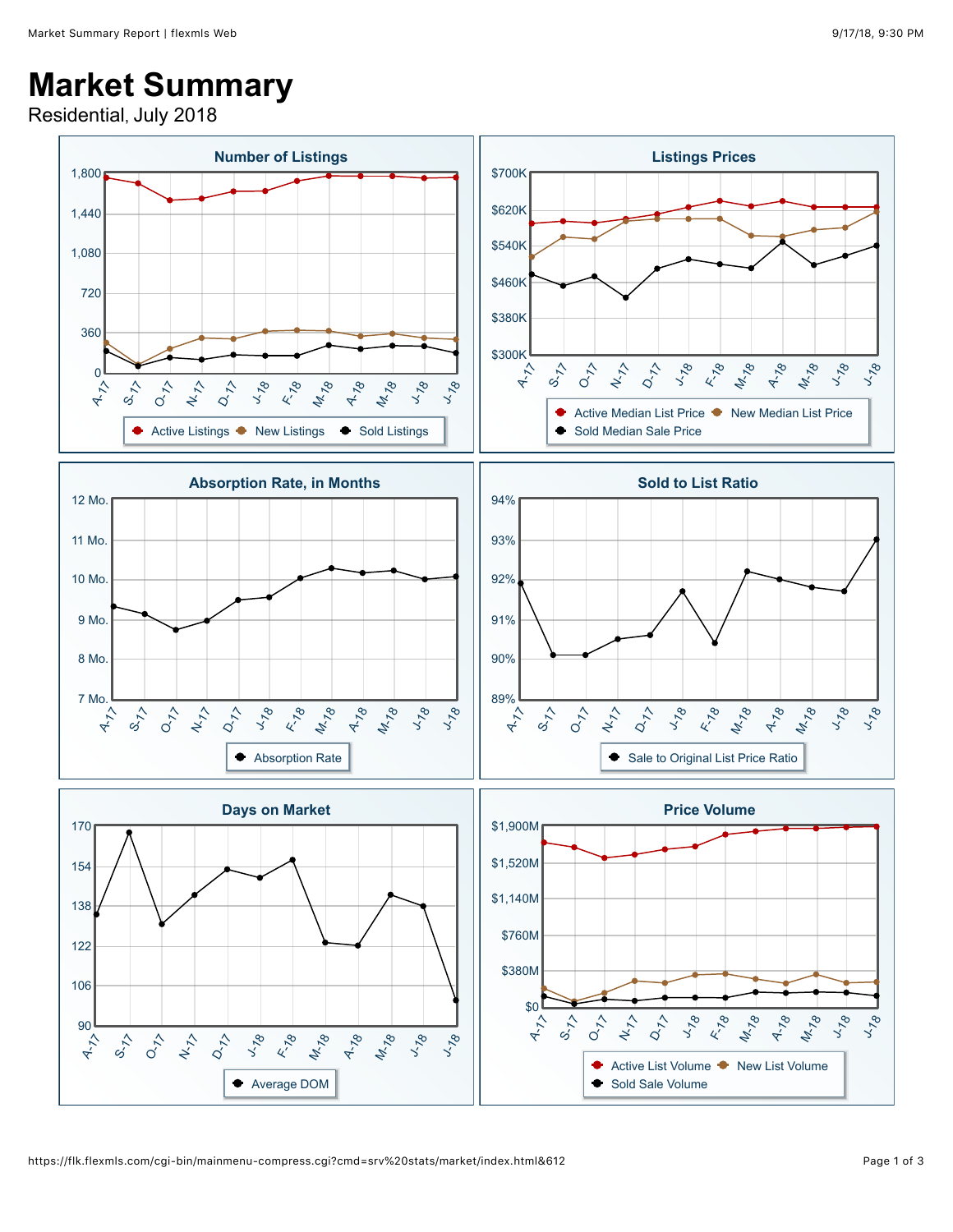| <b>Summary Statistics</b> |               |               |          |                 |                 |           |
|---------------------------|---------------|---------------|----------|-----------------|-----------------|-----------|
|                           | <b>Jul-18</b> | <b>Jul-17</b> | $%$ Chq  | <b>2018 YTD</b> | <b>2017 YTD</b> | % Chg $ $ |
| Absorption Rate           | 10.07         | 9.55          | 5.45     | 10.04           | 10.45           | $-3.92$   |
| Average List Price        | \$1,074,584   | \$989.231     | 8.63     | \$923.984       | \$861.439       | 7.26      |
| Median List Price         | \$625,000     | \$599,000     | 4.34     | \$599,000       | \$569,000       | 5.27      |
| Average Sale Price        | \$662.694     | \$661.475     | 0.18     | \$648,696       | \$651.087       | $-0.37$   |
| Median Sale Price         | \$540,000     | \$502,000     | 7.57     | \$510,000       | \$495,000       | 3.03      |
| Average DOM               | 100           | 140           | $-28.57$ | 132             | 129             | 2.33      |
| Median DOM                | 46            | 90            | $-48.89$ | 64              | 79              | $-18.99$  |

| <b>Sold Listings</b> |                                          |                |          |                |                |          | <b>Pending Listings</b> |                         |                |          |                         |                |          |
|----------------------|------------------------------------------|----------------|----------|----------------|----------------|----------|-------------------------|-------------------------|----------------|----------|-------------------------|----------------|----------|
|                      | <b>This Month</b><br><b>Year to Date</b> |                |          |                |                |          | <b>Year to Date</b>     |                         |                |          |                         |                |          |
|                      | 2018                                     | 2017           | % Chg    | 2018           | 2017           | % Chg    |                         | 2018                    | 2017           | % Chg    | 2018                    | 2017           | % Chg    |
| 0-99,999             | 3                                        | 4              | $-25.0$  | 35             | 19             | 84.2     | 0-99,999                | $\overline{\mathbf{c}}$ | 3              | $-33.3$  | 28                      | 25             | 12.0     |
| 100,000-149,999      | 1                                        | 4              | $-75.0$  | 26             | 29             | $-10.3$  | 100,000-149,999         | 1                       | $\overline{2}$ | $-50.0$  | 14                      | 20             | $-30.0$  |
| 150,000-199,999      | 7                                        | 3              | 133.3    | 51             | 35             | 45.7     | 150,000-199,999         | 5                       | 0              | N/A      | 46                      | 33             | 39.4     |
| 200,000-249,999      | 7                                        | 5              | 40.0     | 66             | 59             | 11.9     | 200,000-249,999         | 3                       | 8              | $-62.5$  | 56                      | 55             | 1.8      |
| 250,000-299,999      | $\overline{7}$                           | 14             | $-50.0$  | 75             | 79             | $-5.1$   | 250,000-299,999         | $\overline{7}$          | $\overline{4}$ | 75.0     | 83                      | 72             | 15.3     |
| 300,000-349,999      | 10                                       | 19             | $-47.4$  | 89             | 114            | $-21.9$  | 300,000-349,999         | 10                      | 17             | $-41.2$  | 89                      | 112            | $-20.5$  |
| 350,000-399,999      | 18                                       | 16             | 12.5     | 139            | 144            | $-3.5$   | 350,000-399,999         | 14                      | 14             | 0.0      | 141                     | 156            | $-9.6$   |
| 400,000-449,999      | 14                                       | 18             | $-22.2$  | 101            | 113            | $-10.6$  | 400,000-449,999         | 13                      | 16             | $-18.7$  | 98                      | 107            | $-8.4$   |
| 450,000-499,999      | 15                                       | 15             | 0.0      | 106            | 111            | $-4.5$   | 450,000-499,999         | 13                      | 15             | $-13.3$  | 125                     | 129            | $-3.1$   |
| 500,000-549,999      | 10                                       | 17             | $-41.2$  | 89             | 103            | $-13.6$  | 500,000-549,999         | 12                      | 10             | 20.0     | 70                      | 80             | $-12.5$  |
| 550,000-599,999      | 11                                       | 15             | $-26.7$  | 73             | 74             | $-1.4$   | 550,000-599,999         | 13                      | 11             | 18.2     | 94                      | 107            | $-12.1$  |
| 600,000-649,999      | 8                                        | 3              | 166.7    | 56             | 58             | $-3.4$   | 600,000-649,999         | $\overline{7}$          | 9              | $-22.2$  | 54                      | 47             | 14.9     |
| 650,000-699,999      | 10                                       | 4              | 150.0    | 63             | 47             | 34.0     | 650,000-699,999         | 8                       | 6              | 33.3     | 70                      | 66             | 6.1      |
| 700,000-749,999      | 8                                        | 7              | 14.3     | 46             | 60             | $-23.3$  | 700,000-749,999         | 4                       | 7              | $-42.9$  | 34                      | 53             | $-35.8$  |
| 750,000-799,999      | 6                                        | 4              | 50.0     | 51             | 45             | 13.3     | 750,000-799,999         | 5                       | 3              | 66.7     | 67                      | 52             | 28.8     |
| 800,000-849,999      | 4                                        | 7              | $-42.9$  | 47             | 31             | 51.6     | 800,000-849,999         | 3                       | 4              | $-25.0$  | 28                      | 23             | 21.7     |
| 850,000-899,999      | 6                                        | 3              | 100.0    | 43             | 32             | 34.4     | 850,000-899,999         | 8                       | 4              | 100.0    | 60                      | 41             | 46.3     |
| 900,000-949,999      | 2                                        | $\overline{2}$ | 0.0      | 25             | 20             | 25.0     | 900,000-949,999         | 0                       | 3              | $-100.0$ | 20                      | 16             | 25.0     |
| 950,000-999,999      | $\overline{c}$                           | 8              | $-75.0$  | 25             | 24             | 4.2      | 950,000-999,999         | $\overline{2}$          | 5              | $-60.0$  | 34                      | 31             | 9.7      |
| 1,000,000-1,099,999  | 1                                        | 3              | $-66.7$  | 27             | 27             | 0.0      | 1,000,000-1,099,999     | 3                       | 3              | 0.0      | 20                      | 25             | $-20.0$  |
| 1,100,000-1,199,999  | 5                                        | 3              | 66.7     | 38             | 28             | 35.7     | 1,100,000-1,199,999     | 4                       | 3              | 33.3     | 41                      | 30             | 36.7     |
| 1,200,000-1,299,999  | 1                                        | 6              | $-83.3$  | 22             | 38             | $-42.1$  | 1,200,000-1,299,999     | 5                       | 4              | 25.0     | 32                      | 33             | $-3.0$   |
| 1,300,000-1,399,999  | 4                                        | 2              | 100.0    | 20             | 15             | 33.3     | 1,300,000-1,399,999     | 4                       | 6              | $-33.3$  | 20                      | 30             | $-33.3$  |
| 1,400,000-1,499,999  | 2                                        | 2              | 0.0      | 16             | 8              | 100.0    | 1,400,000-1,499,999     | 0                       | $\overline{2}$ | $-100.0$ | 21                      | 13             | 61.5     |
| 1,500,000-1,599,999  | 6                                        | 1              | 500.0    | 15             | 9              | 66.7     | 1,500,000-1,599,999     | 1                       | 1              | 0.0      | 18                      | 12             | 50.0     |
| 1,600,000-1,699,999  | 2                                        | 2              | 0.0      | 10             | 17             | $-41.2$  | 1,600,000-1,699,999     | 2                       | 1              | 100.0    | 13                      | 15             | $-13.3$  |
| 1,700,000-1,799,999  | 2                                        | 1              | 100.0    | 11             | 8              | 37.5     | 1,700,000-1,799,999     | 1                       | $\overline{c}$ | $-50.0$  | 13                      | $\overline{7}$ | 85.7     |
| 1,800,000-1,899,999  | 1                                        | 0              | N/A      | 9              | 5              | 80.0     | 1,800,000-1,899,999     | 0                       | 1              | $-100.0$ | $\overline{7}$          | 8              | $-12.5$  |
| 1,900,000-1,999,999  | 0                                        | $\overline{c}$ | $-100.0$ | 5              | 6              | $-16.7$  | 1,900,000-1,999,999     | 1                       | 1              | 0.0      | 8                       | 8              | 0.0      |
| 2,000,000-2,249,999  | 1                                        | 2              | $-50.0$  | 14             | 9              | 55.6     | 2,000,000-2,249,999     | 2                       | 1              | 100.0    | 11                      | 5              | 120.0    |
| 2,250,000-2,499,999  | 0                                        | 2              | $-100.0$ | $\overline{7}$ | $\overline{7}$ | 0.0      | 2,250,000-2,499,999     | 0                       | 1              | $-100.0$ | 15                      | 13             | 15.4     |
| 2,500,000-2,749,999  | 0                                        | $\overline{2}$ | $-100.0$ | 2              | 7              | $-71.4$  | 2,500,000-2,749,999     | 0                       | 1              | $-100.0$ | 4                       | 6              | $-33.3$  |
| 2,750,000-2,999,999  | 0                                        | 0              | 0.0      | 6              | 3              | 100.0    | 2,750,000-2,999,999     | 1                       | 1              | 0.0      | 4                       | $\overline{7}$ | $-42.9$  |
| 3,000,000-3,249,999  | 1                                        | 0              | N/A      | 3              | 3              | 0.0      | 3,000,000-3,249,999     | 0                       | 0              | 0.0      | 0                       | $\mathbf 0$    | 0.0      |
| 3,250,000-3,499,999  | 0                                        | 0              | 0.0      | 0              | $\overline{2}$ | $-100.0$ | 3,250,000-3,499,999     | 2                       | 0              | N/A      | 3                       | 5              | $-40.0$  |
| 3,500,000-3,749,999  | 0                                        | 0              | 0.0      | 2              | $\overline{2}$ | 0.0      | 3,500,000-3,749,999     | 0                       | $\Omega$       | 0.0      | 2                       | 1              | 100.0    |
| 3,750,000-3,999,999  | 1                                        | 0              | N/A      | 1              | $\overline{2}$ | $-50.0$  | 3,750,000-3,999,999     | 0                       | 0              | 0.0      | 2                       | 2              | 0.0      |
| 4,000,000-4,249,999  | 0                                        | 0              | 0.0      | 1              | 0              | N/A      | 4,000,000-4,249,999     | 0                       | $\Omega$       | 0.0      | 1                       | $\mathbf 0$    | N/A      |
| 4,250,000-4,499,999  | 0                                        | 0              | 0.0      | 0              | 0              | 0.0      | 4,250,000-4,499,999     | 0                       | 0              | 0.0      | 0                       | 3              | $-100.0$ |
| 4,500,000-4,749,999  | 0                                        | 0              | 0.0      | 0              | 1              | $-100.0$ | 4,500,000-4,749,999     | 0                       | $\mathbf 0$    | 0.0      | $\overline{\mathbf{c}}$ | $\mathbf 0$    | N/A      |
| 4,750,000-4,999,999  | 0                                        | 0              | 0.0      | 0              | 0              | 0.0      | 4,750,000-4,999,999     | 0                       | 0              | 0.0      | 0                       | $\mathbf 0$    | 0.0      |
| $5,000,000+$         | 0                                        | 1              | $-100.0$ | 2              | 4              | $-50.0$  | $5,000,000+$            | 1                       | 0              | N/A      | 4                       | 3              | 33.3     |
| Totals               | 176                                      | 197            | $-10.7$  | 1417           | 1398           | 1.4      | Totals                  | 157                     | 169            | $-7.1$   | 1452                    | 1451           | 0.1      |